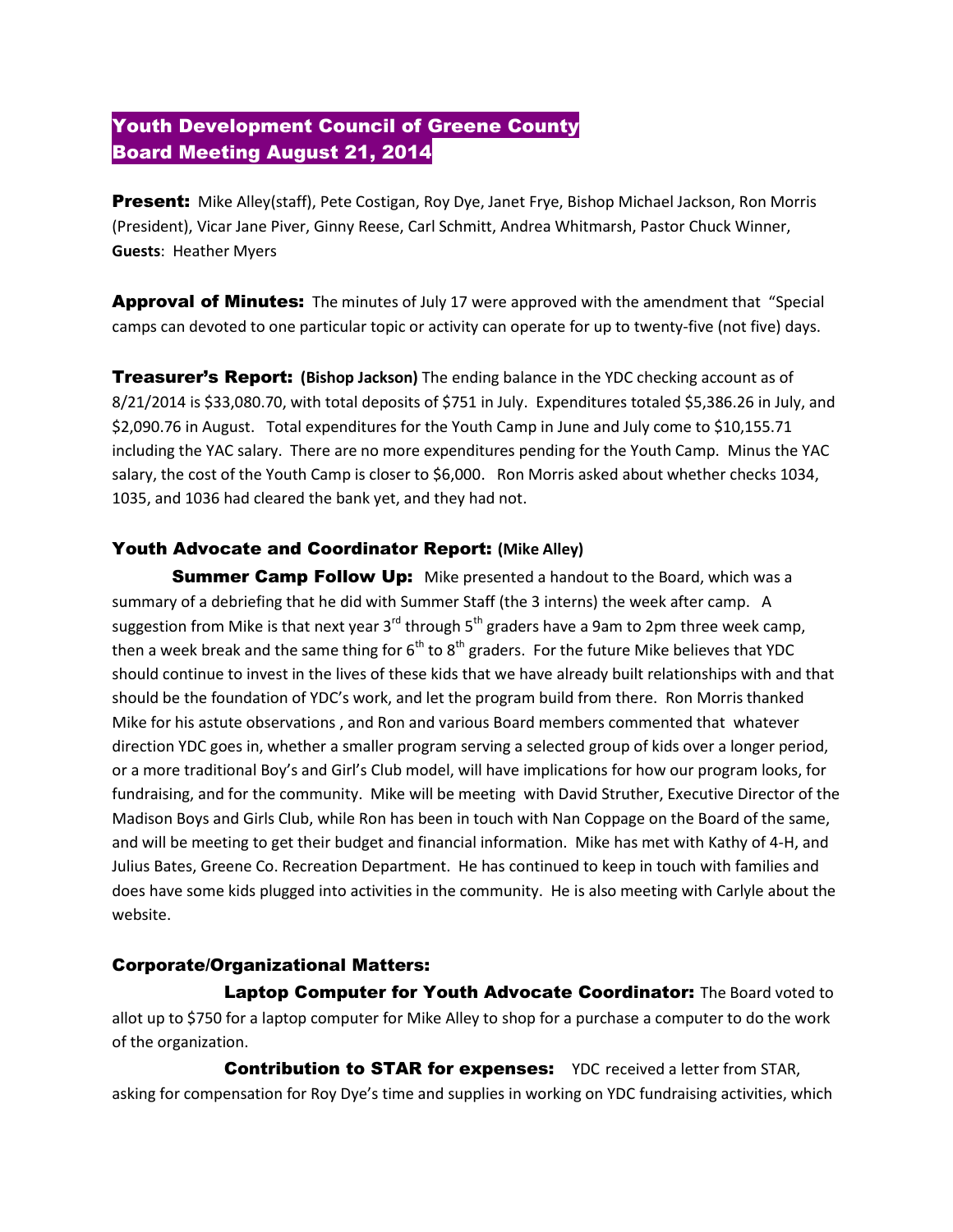YDC had not contributed money toward. A motion was made and passed to reimburse STAR in the amount of \$500 for administrative work and materials/supplies associated with YDC fundraising. STAR will then reimburse Roy .

Some discussion ensued on what should happen to a December 2012 donation for SACSI, (mentioned in the letter from STAR)and given to STAR to hold at the time in order that the donation could be tax deductable. Carl Schmitt suggested transferring it to YDC, which he sees as a natural offshoot of SACSI and he also asked if the donor could be contacted. Ron Morris said that he thought he could contact the donor but felt that since YDC did not even exist when the money was given, that it belongs to SACSI, which, in legal terms, is an unincorporated association that met for a time, and had members who attended meetings. Ron agreed to call a meeting of SACSI within the next two months and the matter was left there.

#### Reports From Committees:

\*Andrea Whitmarsh reported briefly, since she had to leave early, that she had discussed the Student Action Group (SAG) for YDC with the Guidance Department at the high school, and she and Guidance will do everything they can to make it happen.

**Fundraising:** (Roy Dye) Roy reported that the Committee composed of himself, Carl Schmitt, and Pete, and also with Mike Alley attending, had met to discuss needs and next steps. In looking at where YDC is now, Roy noted that there are some sources of funds expected by the end of the year in the form of the \$5,000 grant from Social Services, pledges from Churches not yet received, and the \$10,000 grant application to BAMA works (which outcome won't be known until December). Based on that, Roy estimated that YDC might expect to have cash reserves of in the range of \$10-14,000 by the end of the year; however, since \$14,600 has been budgeted for the after-school program, clearly more funds will be needed. He mentioned some possible events the Committee had discussed, especially a "Turkey Trot" race on Thanksgiving morning. The fundraising discussion turned to the question of thank you notes: to donors- which have been done-- but also to volunteers in the summer camp. Barbara Nye has a list of all summer camp volunteers. Ron Morris said the notes should come from the Board, and he and Mike would write a letter and get those out on YDC letterhead.

**Scholarships for Fall activities**: (Ron Morris) Ron apprised the Board that he thought there was a cushion to be able to spend some money on scholarships due to there being extra money in the Administrative fund of \$3000 which has not been spent, that the summer camp came in quite a bit under budget, and the YAC salary is covered. After discussion, a motion was made and passed that the Youth Advocate Coordinator be authorized to spend up to \$1,000, with a maximum expense of \$100 per child, for fees for extracurricular activities, for kids in this year's summer camp program, and with documentation of those receipts for YDC records.

**Student Advisory Group:** (Carl Schmitt) Carl, Pete Costigan, Mike Alley and Andrea Whitmarsh met to discuss the SAG, and they are in the formative stages of trying to get it set up. Andrea is working